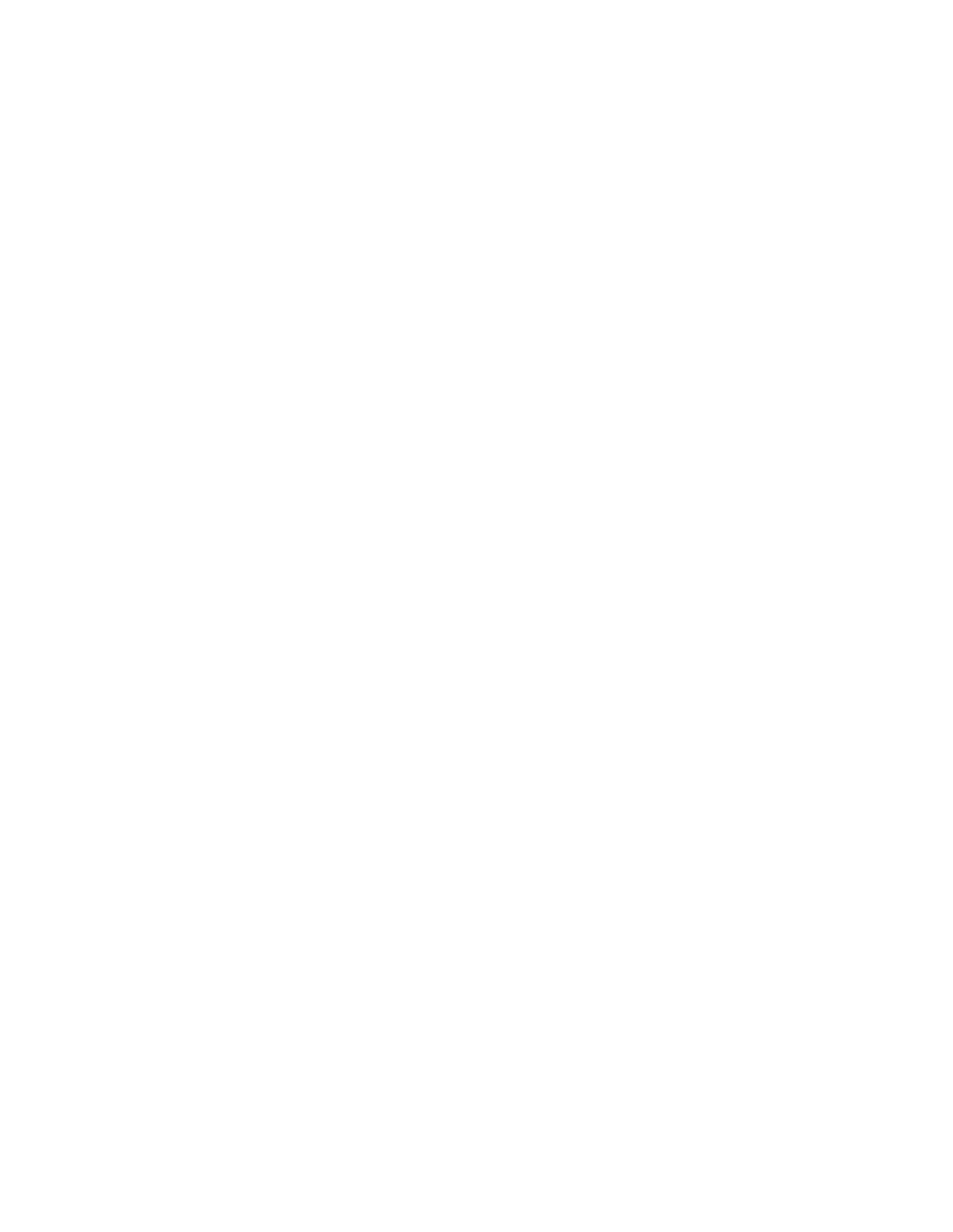Interiors designed by Aline Hazarian, who recommends curating items that mean something to you and span different periods

## Let Lighting Shine

Lighting is an essential component in terms of creating mood and ambience. The architecture in Parisian-style residences typically features quite elaborate ceilings, so I recommend incorporating dramatic floor lamps, table lamps, and wall sconces, which will brighten a room even when not illuminated, Hazarian says. She also says that including at least one spectacular chandelier in an interior is a must, especially in the dining room or any room where romance and glamour are part of the ambiance and function of the room.

Sconces are a great way to illuminate hallways, staircases, and rooms.

## Focus on Furniture

"For me, the furniture era that defines a Parisian-chic home is the 20th-century French Art Deco period," Hazarian says, noting that this period's designers—including Émile-Jacques Ruhlmann, Jean Michel Frank, Andre Arbus, and Jacques Adnet—created interiors and furnishings that were the epitome of sophisticated simplicity. While she says any furniture, either antique or modern, can be incorporated into a Parisian apartment, the use of side tables and occasional tables with [different types](#page-0-0) of chairs is a very French way to decorate.